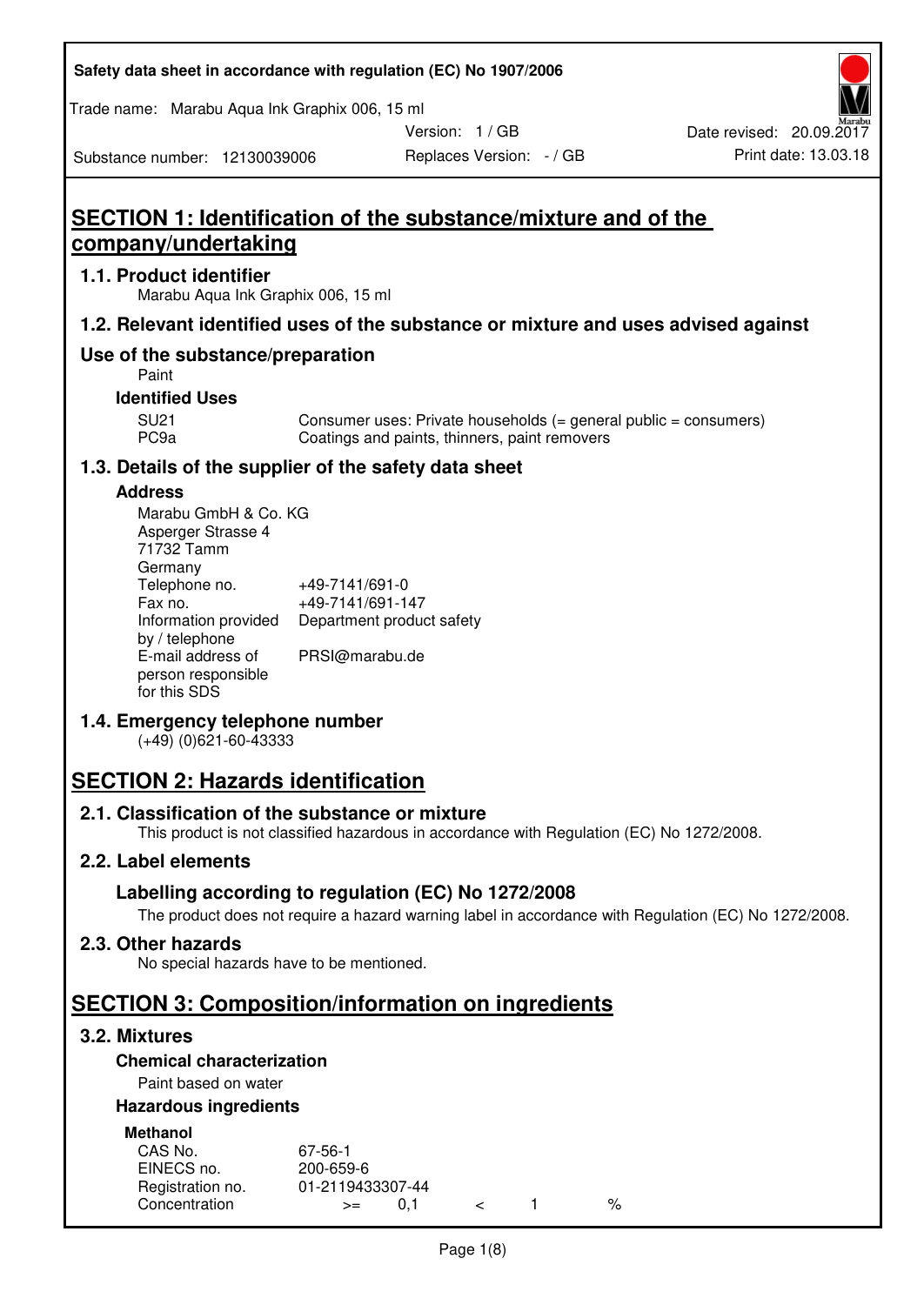| Safety data sheet in accordance with regulation (EC) No 1907/2006                                                                                                                          |
|--------------------------------------------------------------------------------------------------------------------------------------------------------------------------------------------|
| Trade name: Marabu Aqua Ink Graphix 006, 15 ml                                                                                                                                             |
| Version: 1/GB<br>Date revised: 20.09.2017<br>Print date: 13.03.18<br>Replaces Version: - / GB<br>Substance number: 12130039006                                                             |
| Classification (Regulation (EC) No. 1272/2008)<br>Flam. Liq. 2<br>H <sub>225</sub><br>Acute Tox. 3<br>H331<br>Acute Tox. 3<br>H311<br>Acute Tox. 3<br>H301<br>STOT SE <sub>1</sub><br>H370 |
| Concentration limits (Regulation (EC) No. 1272/2008)<br>STOT SE 2<br>H371<br>$>= 3 < 10$<br>STOT SE 1<br>H370<br>$>= 10$                                                                   |
| <b>SECTION 4: First aid measures</b>                                                                                                                                                       |
| 4.1. Description of first aid measures                                                                                                                                                     |
| After skin contact<br>Wash with plenty of water and soap. Do NOT use solvents or thinners.                                                                                                 |
| After eye contact<br>Separate eyelids, wash the eyes thoroughly with water (15 min.). In case of irritation consult an oculist.                                                            |
| <b>After ingestion</b><br>Rinse mouth thoroughly with water. If larger amounts are swallowed or in the event of symptoms take<br>medical treatment.                                        |
| 4.2. Most important symptoms and effects, both acute and delayed<br>Until now no symptoms known so far.                                                                                    |
| 4.3. Indication of any immediate medical attention and special treatment needed                                                                                                            |
| Hints for the physician / treatment<br>Treat symptomatically                                                                                                                               |
| <b>SECTION 5: Firefighting measures</b>                                                                                                                                                    |
| 5.1. Extinguishing media                                                                                                                                                                   |
| Suitable extinguishing media<br>Carbon dioxide, Foam, Sand, Water                                                                                                                          |
| 5.2. Special hazards arising from the substance or mixture<br>In the event of fire the following can be released: Carbon monoxide (CO); Carbon dioxide (CO2); dense<br>black smoke         |
| 5.3. Advice for firefighters<br><b>Other information</b><br>Collect contaminated fire-fighting water separately, must not be discharged into the drains.                                   |
| <b>SECTION 6: Accidental release measures</b>                                                                                                                                              |
| 6.1. Personal precautions, protective equipment and emergency procedures<br>No particular measures required.                                                                               |
| <b>6.2. Environmental precautions</b><br>No particular measures required.                                                                                                                  |
| 6.3. Methods and material for containment and cleaning up<br>Clean preferably with a detergent - avoid use of solvents.                                                                    |
| 6.4. Reference to other sections                                                                                                                                                           |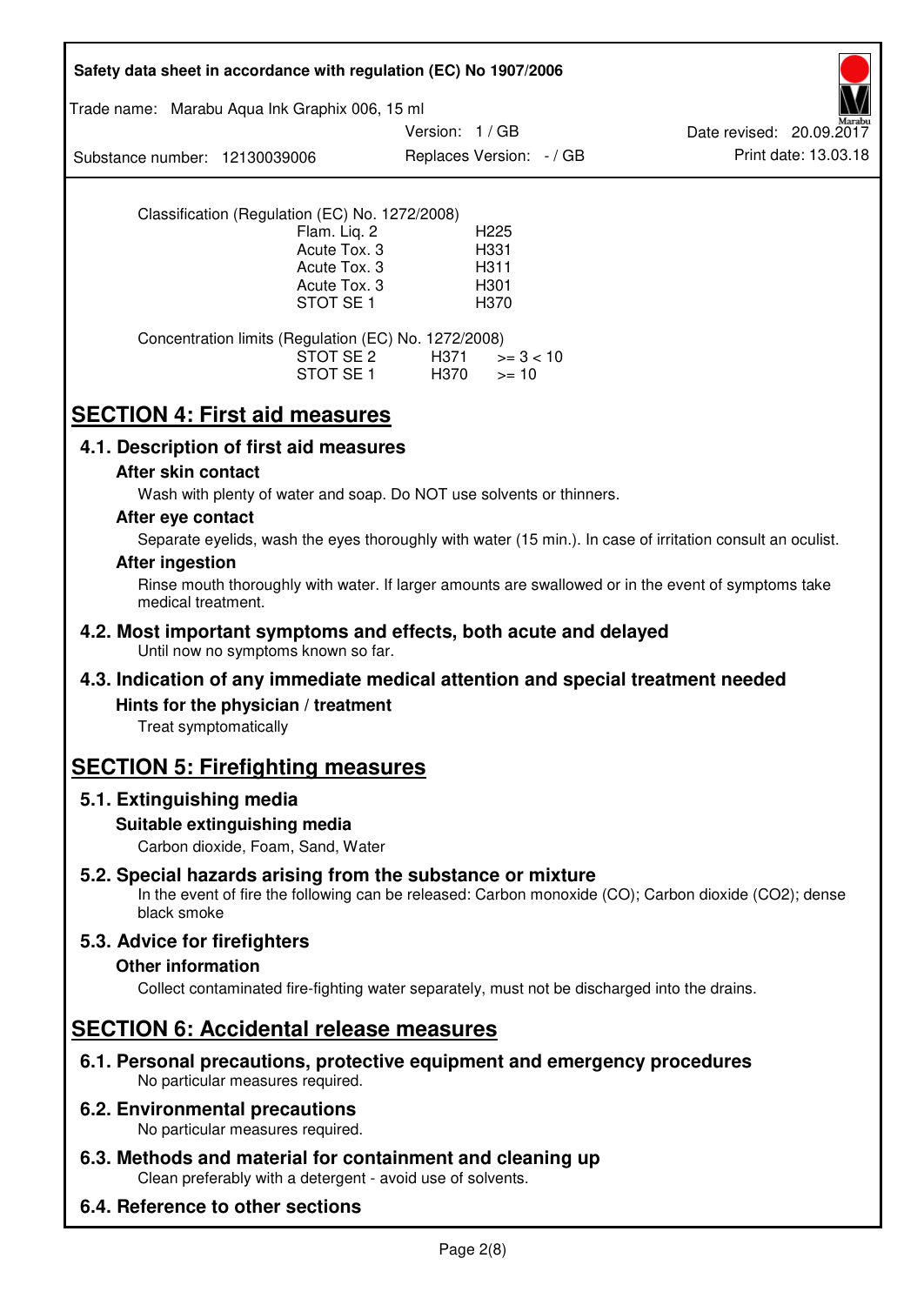| Safety data sheet in accordance with regulation (EC) No 1907/2006                                                                                                                                                  |                                                  |
|--------------------------------------------------------------------------------------------------------------------------------------------------------------------------------------------------------------------|--------------------------------------------------|
| Trade name: Marabu Aqua Ink Graphix 006, 15 ml                                                                                                                                                                     |                                                  |
| Version: 1 / GB<br>Replaces Version: - / GB<br>Substance number: 12130039006                                                                                                                                       | Date revised: 20.09.2017<br>Print date: 13.03.18 |
| Information regarding Safe handling, see Section 7. Information regarding personal protective measures,<br>see Section 8. Information regarding waste disposal, see Section 13.                                    |                                                  |
| <b>SECTION 7: Handling and storage</b>                                                                                                                                                                             |                                                  |
| 7.1. Precautions for safe handling                                                                                                                                                                                 |                                                  |
| <b>Advice on safe handling</b>                                                                                                                                                                                     |                                                  |
| Avoid skin and eye contact. Smoking, eating and drinking shall be prohibited in application area.<br>Advice on protection against fire and explosion<br>No special measures required.                              |                                                  |
| 7.2. Conditions for safe storage, including any incompatibilities                                                                                                                                                  |                                                  |
| Requirements for storage rooms and vessels                                                                                                                                                                         |                                                  |
| Store in frostfree conditions.                                                                                                                                                                                     |                                                  |
| Storage class according to TRGS 510<br>Storage class according to<br>12<br>Non-combustible liquids<br><b>TRGS 510</b>                                                                                              |                                                  |
| 7.3. Specific end use(s)<br>Paint                                                                                                                                                                                  |                                                  |
| <b>SECTION 8: Exposure controls/personal protection</b>                                                                                                                                                            |                                                  |
| 8.1. Control parameters                                                                                                                                                                                            |                                                  |
| <b>Other information</b>                                                                                                                                                                                           |                                                  |
| There are not known any further control parameters.                                                                                                                                                                |                                                  |
| 8.2. Exposure controls                                                                                                                                                                                             |                                                  |
| <b>Exposure controls</b>                                                                                                                                                                                           |                                                  |
| Provide adequate ventilation.<br><b>Respiratory protection</b>                                                                                                                                                     |                                                  |
| Not necessary.                                                                                                                                                                                                     |                                                  |
| <b>Hand protection</b>                                                                                                                                                                                             |                                                  |
| Not necessary.                                                                                                                                                                                                     |                                                  |
| In case of intensive contact wear protective gloves.<br>There is no one glove material or combination of materials that will give unlimited resistance to any                                                      |                                                  |
| individual or combination of chemicals.<br>For prolonged or repeated handling nitrile rubber gloves with textile undergloves are required.                                                                         |                                                  |
| Material thickness<br>0,5<br>mm<br>$\geq$<br>Breakthrough time<br>30<br>min<br>$\overline{\phantom{0}}$                                                                                                            |                                                  |
| The breakthrough time must be greater than the end use time of the product.                                                                                                                                        |                                                  |
| The instructions and information provided by the glove manufacturer on use, storage, maintenance and<br>replacement must be followed.                                                                              |                                                  |
| Gloves should be replaced regularly and if there is any sign of damage to the glove material.                                                                                                                      |                                                  |
| Always ensure that gloves are free from defects and that they are stored and used correctly.<br>The performance or effectiveness of the glove may be reduced by physical/ chemical damage and poor<br>maintenance. |                                                  |
| Barrier creams may help to protect the exposed areas of the skin, they should however not be applied<br>once exposure has occurred.                                                                                |                                                  |
| Eye protection                                                                                                                                                                                                     |                                                  |
| Not necessary.                                                                                                                                                                                                     |                                                  |
| <b>Body protection</b><br>Not applicable.                                                                                                                                                                          |                                                  |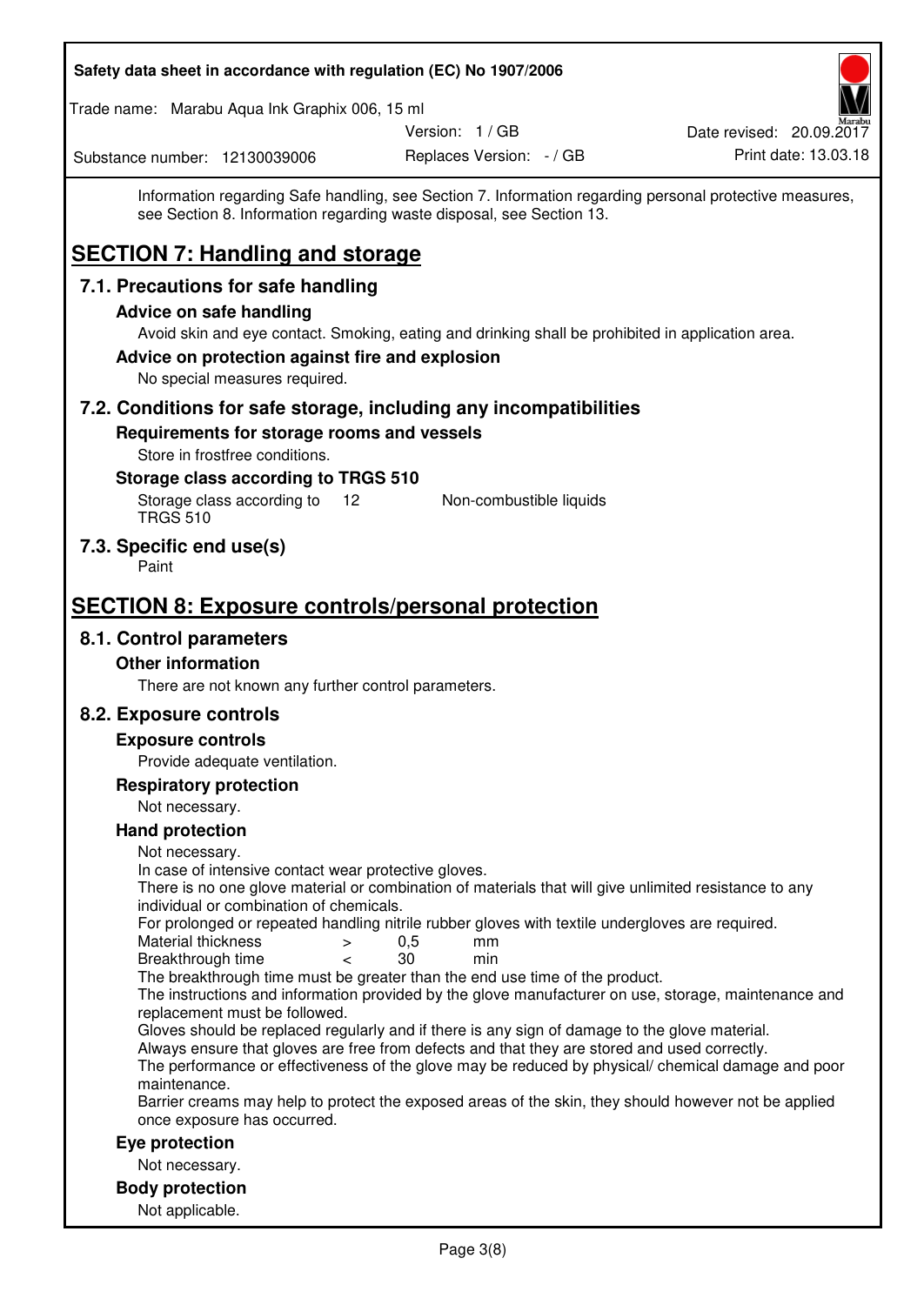|                                                         | 9.1. Information on basic physical and chemical properties |                   |
|---------------------------------------------------------|------------------------------------------------------------|-------------------|
| Form                                                    | liquid                                                     |                   |
| <b>Colour</b><br>Odour                                  | coloured<br>odourless                                      |                   |
|                                                         |                                                            |                   |
| <b>Odour threshold</b>                                  |                                                            |                   |
| Remarks                                                 | No data available                                          |                   |
| <b>Melting point</b>                                    |                                                            |                   |
| Remarks                                                 | not determined                                             |                   |
| <b>Freezing point</b>                                   |                                                            |                   |
| Remarks                                                 | not determined                                             |                   |
| Initial boiling point and boiling range                 |                                                            |                   |
| Value                                                   | 100<br>appr.                                               | °C                |
| Pressure<br>Source                                      | 1.013<br>hPa<br>Literature value                           |                   |
| <b>Flash point</b>                                      |                                                            |                   |
| Remarks                                                 | Not applicable                                             |                   |
|                                                         |                                                            |                   |
| Evaporation rate (ether $= 1$ ) :<br>Remarks            | not determined                                             |                   |
|                                                         |                                                            |                   |
| Flammability (solid, gas)                               |                                                            |                   |
| Not applicable                                          |                                                            |                   |
| Upper/lower flammability or explosive limits<br>Remarks | not determined                                             |                   |
|                                                         |                                                            |                   |
| Vapour pressure                                         |                                                            |                   |
| Value<br>Temperature                                    | 23<br>appr.<br>°۲<br>20                                    | hPa               |
| Method                                                  | Value taken from the literature                            |                   |
| <b>Vapour density</b>                                   |                                                            |                   |
| Remarks                                                 | not determined                                             |                   |
| <b>Density</b>                                          |                                                            |                   |
| Value                                                   | 1,01                                                       | g/cm <sup>3</sup> |
| Temperature                                             | °C<br>20                                                   |                   |
| Method                                                  | DIN EN ISO 2811                                            |                   |
| Solubility in water                                     |                                                            |                   |
| Remarks                                                 | miscible                                                   |                   |
| Ignition temperature                                    |                                                            |                   |
| Remarks                                                 | not determined                                             |                   |
| <b>Viscosity</b>                                        |                                                            |                   |
| Remarks                                                 |                                                            |                   |
| Remarks                                                 | not determined                                             |                   |
| 9.2. Other information                                  |                                                            |                   |
| <b>Other information</b>                                |                                                            |                   |
|                                                         |                                                            |                   |

# **Safety data sheet in accordance with regulation (EC) No 1907/2006**

Trade name: Marabu Aqua Ink Graphix 006, 15 ml

Substance number: 12130039006

Version: 1 / GB



# **SECTION 10: Stability and reactivity**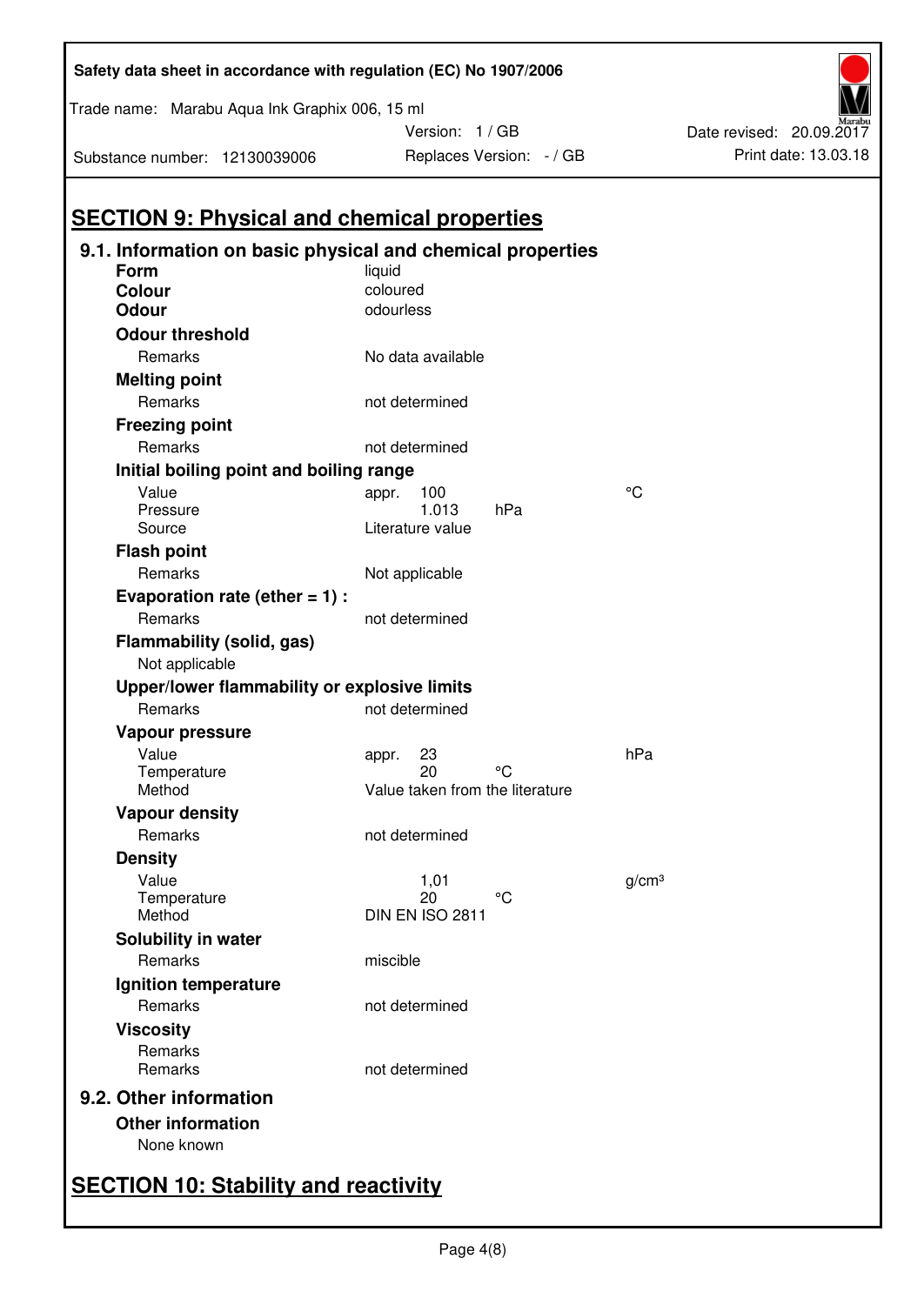| Safety data sheet in accordance with regulation (EC) No 1907/2006                    |                                                                                                    |                          |
|--------------------------------------------------------------------------------------|----------------------------------------------------------------------------------------------------|--------------------------|
| Trade name: Marabu Aqua Ink Graphix 006, 15 ml                                       |                                                                                                    |                          |
|                                                                                      | Version: 1 / GB                                                                                    | Date revised: 20.09.2017 |
| Substance number: 12130039006                                                        | Replaces Version: - / GB                                                                           | Print date: 13.03.18     |
| 10.1. Reactivity<br>None                                                             |                                                                                                    |                          |
| 10.2. Chemical stability<br>No hazardous reactions known.                            |                                                                                                    |                          |
| 10.3. Possibility of hazardous reactions<br>No hazardous reactions known.            |                                                                                                    |                          |
| 10.4. Conditions to avoid<br>No hazardous reactions known.                           |                                                                                                    |                          |
| 10.5. Incompatible materials<br>None                                                 |                                                                                                    |                          |
| 10.6. Hazardous decomposition products<br>No hazardous decomposition products known. |                                                                                                    |                          |
| <b>SECTION 11: Toxicological information</b>                                         |                                                                                                    |                          |
| 11.1. Information on toxicological effects                                           |                                                                                                    |                          |
| <b>Acute inhalational toxicity</b>                                                   |                                                                                                    |                          |
| Remarks                                                                              | Based on available data, the classification criteria are not met.                                  |                          |
| <b>Skin corrosion/irritation</b>                                                     |                                                                                                    |                          |
| <b>Remarks</b>                                                                       | Based on available data, the classification criteria are not met.                                  |                          |
| Serious eye damage/irritation                                                        |                                                                                                    |                          |
| Remarks                                                                              | Based on available data, the classification criteria are not met.                                  |                          |
| <b>Sensitization</b>                                                                 |                                                                                                    |                          |
| Remarks                                                                              | Based on available data, the classification criteria are not met.                                  |                          |
| <b>Mutagenicity</b>                                                                  |                                                                                                    |                          |
| Remarks                                                                              | Based on available data, the classification criteria are not met.                                  |                          |
| <b>Reproductive toxicity</b>                                                         |                                                                                                    |                          |
| Remarks                                                                              | Based on available data, the classification criteria are not met.                                  |                          |
| Carcinogenicity                                                                      |                                                                                                    |                          |
| Remarks                                                                              | Based on available data, the classification criteria are not met.                                  |                          |
| <b>Specific Target Organ Toxicity (STOT)</b>                                         |                                                                                                    |                          |
| Single exposure                                                                      |                                                                                                    |                          |
| <b>Remarks</b>                                                                       | Based on available data, the classification criteria are not met.                                  |                          |
| <b>Repeated exposure</b><br>Remarks                                                  | Based on available data, the classification criteria are not met.                                  |                          |
| <b>Aspiration hazard</b>                                                             |                                                                                                    |                          |
|                                                                                      | Based on available data, the classification criteria are not met.                                  |                          |
| <b>Experience in practice</b>                                                        |                                                                                                    |                          |
| risk to health can be expected.                                                      | Provided all the recommended protective and safety precautions are taken, experience shows that no |                          |
| <b>Other information</b>                                                             |                                                                                                    |                          |
| There are no data available on the mixture itself.<br>1272/2008.                     | The mixture has been assessed following the additivity method of the GHS/CLP Regulation (EC) No    |                          |
| <b>SECTION 12: Ecological information</b>                                            |                                                                                                    |                          |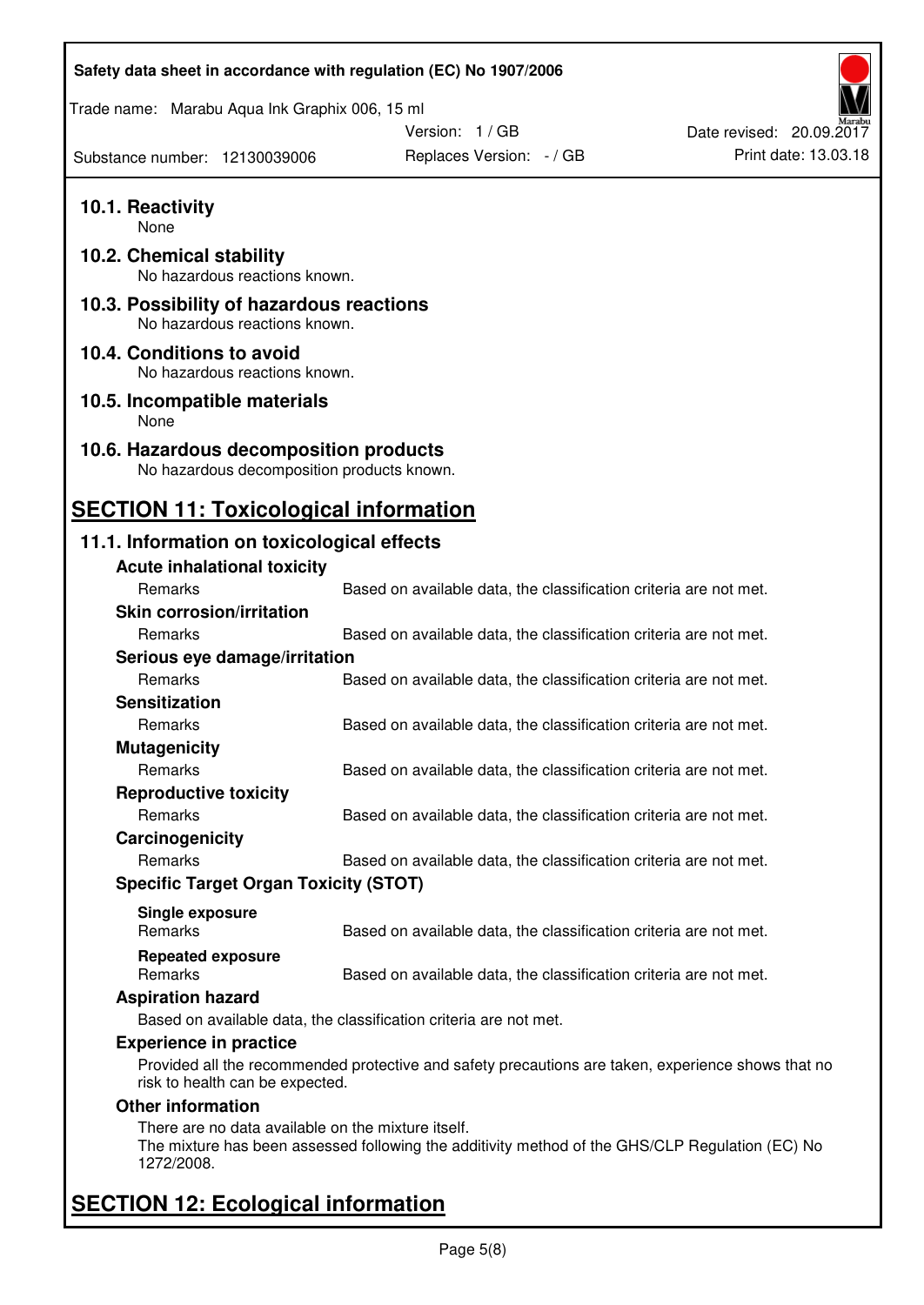#### **Safety data sheet in accordance with regulation (EC) No 1907/2006**

Trade name: Marabu Aqua Ink Graphix 006, 15 ml

Version: 1 / GB

Substance number: 12130039006

Replaces Version: - / GB Print date: 13.03.18 Date revised: 20.09.2017

# **12.1. Toxicity**

#### **General information**

There are no data available on the mixture itself.Do not allow to enter drains or water courses.The mixture has been assessed following the summation method of the CLP Regulation (EC) No 1272/2008 and is not classified as dangerous for the environment.

# **12.2. Persistence and degradability**

#### **General information**

There are no data available on the mixture itself.

# **12.3. Bioaccumulative potential**

#### **General information**

There are no data available on the mixture itself.

#### **12.4. Mobility in soil**

#### **General information**

There are no data available on the mixture itself.

# **12.5. Results of PBT and vPvB assessment**

#### **General information**

There are no data available on the mixture itself.

# **12.6. Other adverse effects**

#### **General information**

There are no data available on the mixture itself.

# **SECTION 13: Disposal considerations**

# **13.1. Waste treatment methods**

#### **Disposal recommendations for the product**

The product can be placed with other household refuse. Small residues in containers can be washed-out with water and put into the drainage system.

#### **Disposal recommendations for packaging**

Packaging that cannot be cleaned should be disposed off as product waste. Completely emptied packagings can be given for recycling.

# **SECTION 14: Transport information**

#### **Land transport ADR/RID**

Non-dangerous goods **14.1. UN number**  UN - **14.2. UN proper shipping name**  -

#### **14.3. Transport hazard class(es) Class** Label

| 14.4. Packing group         |   |
|-----------------------------|---|
| Packing group               |   |
| Transport category          | O |
| 14.5. Environmental hazards |   |

# **Marine transport IMDG/GGVSee**

-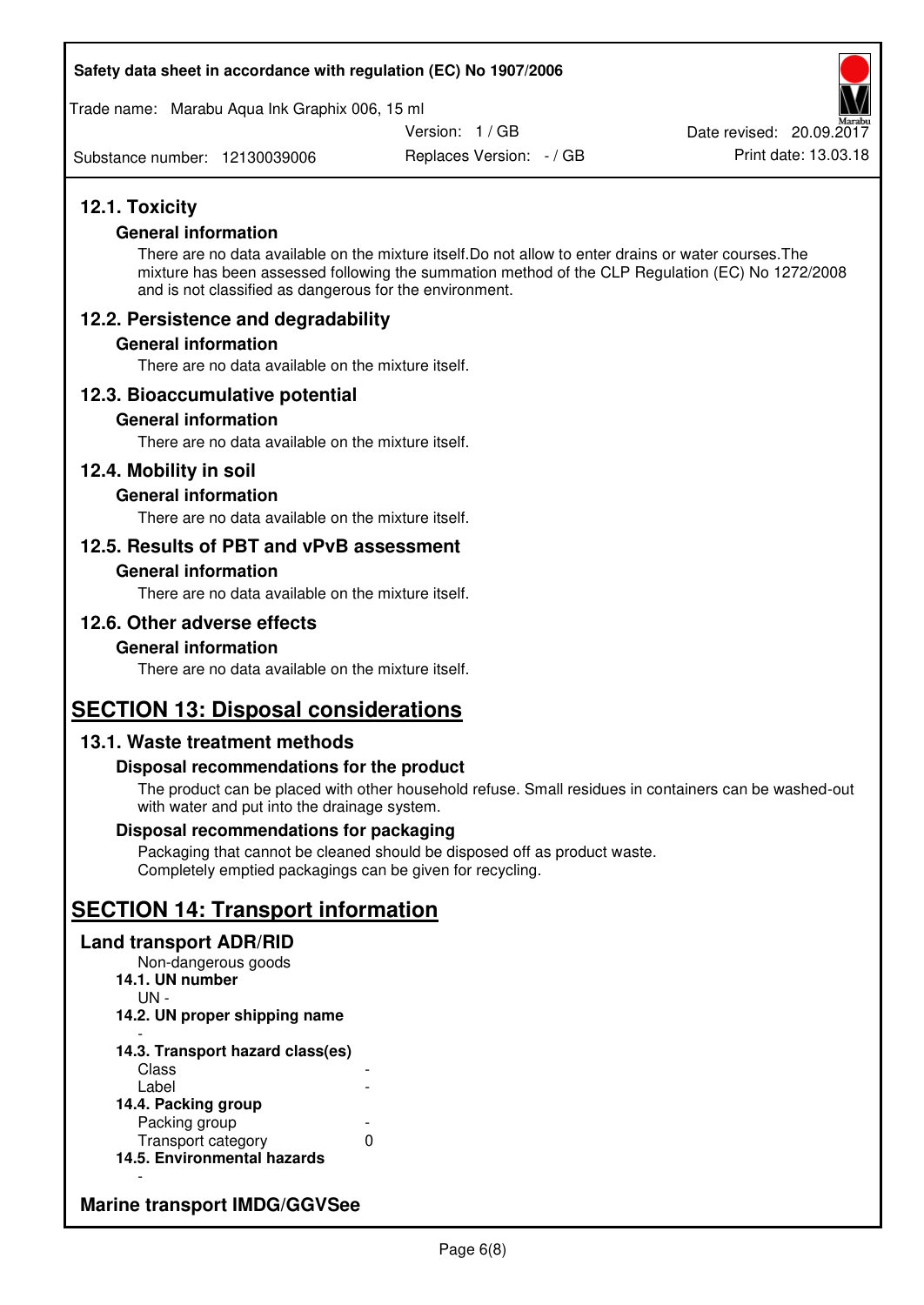| Safety data sheet in accordance with regulation (EC) No 1907/2006                                                                                                                                                                                                                                                                                   |     |                          |     |                          |
|-----------------------------------------------------------------------------------------------------------------------------------------------------------------------------------------------------------------------------------------------------------------------------------------------------------------------------------------------------|-----|--------------------------|-----|--------------------------|
| Trade name: Marabu Aqua Ink Graphix 006, 15 ml                                                                                                                                                                                                                                                                                                      |     |                          |     |                          |
|                                                                                                                                                                                                                                                                                                                                                     |     | Version: 1/GB            |     | Date revised: 20.09.2017 |
| Substance number: 12130039006                                                                                                                                                                                                                                                                                                                       |     | Replaces Version: - / GB |     | Print date: 13.03.18     |
| The product does not constitute a hazardous substance in sea transport.<br>14.1. UN number<br>UN-<br>14.2. UN proper shipping name                                                                                                                                                                                                                  |     |                          |     |                          |
| 14.3. Transport hazard class(es)                                                                                                                                                                                                                                                                                                                    |     |                          |     |                          |
| Class                                                                                                                                                                                                                                                                                                                                               |     |                          |     |                          |
| Subsidiary risk<br>14.4. Packing group                                                                                                                                                                                                                                                                                                              |     |                          |     |                          |
| Packing group                                                                                                                                                                                                                                                                                                                                       |     |                          |     |                          |
| 14.5. Environmental hazards                                                                                                                                                                                                                                                                                                                         |     |                          |     |                          |
| no                                                                                                                                                                                                                                                                                                                                                  |     |                          |     |                          |
| Air transport ICAO/IATA<br>The product does not constitute a hazardous substance in air transport.<br>14.1. UN number<br>UN-<br>14.2. UN proper shipping name                                                                                                                                                                                       |     |                          |     |                          |
| 14.3. Transport hazard class(es)                                                                                                                                                                                                                                                                                                                    |     |                          |     |                          |
| Class                                                                                                                                                                                                                                                                                                                                               |     |                          |     |                          |
| Subsidiary risk<br>14.4. Packing group                                                                                                                                                                                                                                                                                                              |     |                          |     |                          |
| Packing group                                                                                                                                                                                                                                                                                                                                       |     |                          |     |                          |
| 14.5. Environmental hazards                                                                                                                                                                                                                                                                                                                         |     |                          |     |                          |
| Information for all modes of transport<br>14.6. Special precautions for user<br>Transport within the user's premises:<br>Always transport in closed containers that are upright and secure.<br>Ensure that persons transporting the product know what to do in the event of an accident or spillage.                                                |     |                          |     |                          |
| <b>Other information</b>                                                                                                                                                                                                                                                                                                                            |     |                          |     |                          |
| 14.7. Transport in bulk according to Annex II of Marpol and the IBC Code                                                                                                                                                                                                                                                                            |     |                          |     |                          |
| no                                                                                                                                                                                                                                                                                                                                                  |     |                          |     |                          |
|                                                                                                                                                                                                                                                                                                                                                     |     |                          |     |                          |
| <b>SECTION 15: Regulatory information</b>                                                                                                                                                                                                                                                                                                           |     |                          |     |                          |
| 15.1. Safety, health and environmental regulations/legislation specific for the substance<br>or mixture                                                                                                                                                                                                                                             |     |                          |     |                          |
| <b>VOC</b>                                                                                                                                                                                                                                                                                                                                          |     |                          |     |                          |
| VOC (EU)<br>VOC (EU)                                                                                                                                                                                                                                                                                                                                | 0,4 | %<br>4,1                 | g/l |                          |
| <b>Other information</b>                                                                                                                                                                                                                                                                                                                            |     |                          |     |                          |
| The product does not contain substances of very high concern (SVHC).                                                                                                                                                                                                                                                                                |     |                          |     |                          |
| <b>Other information</b>                                                                                                                                                                                                                                                                                                                            |     |                          |     |                          |
| All components are contained in the TSCA inventory or exempted.<br>All components are contained in the AICS inventory.<br>All components are contained in the PICCS inventory.<br>All components are contained in the DSL inventory.<br>All components are contained in the IECSC inventory.<br>All components are contained in the ENCS inventory. |     |                          |     |                          |
| 15.2. Chemical safety assessment<br>For this preparation a chemical safety assessment has not been carried out.                                                                                                                                                                                                                                     |     |                          |     |                          |